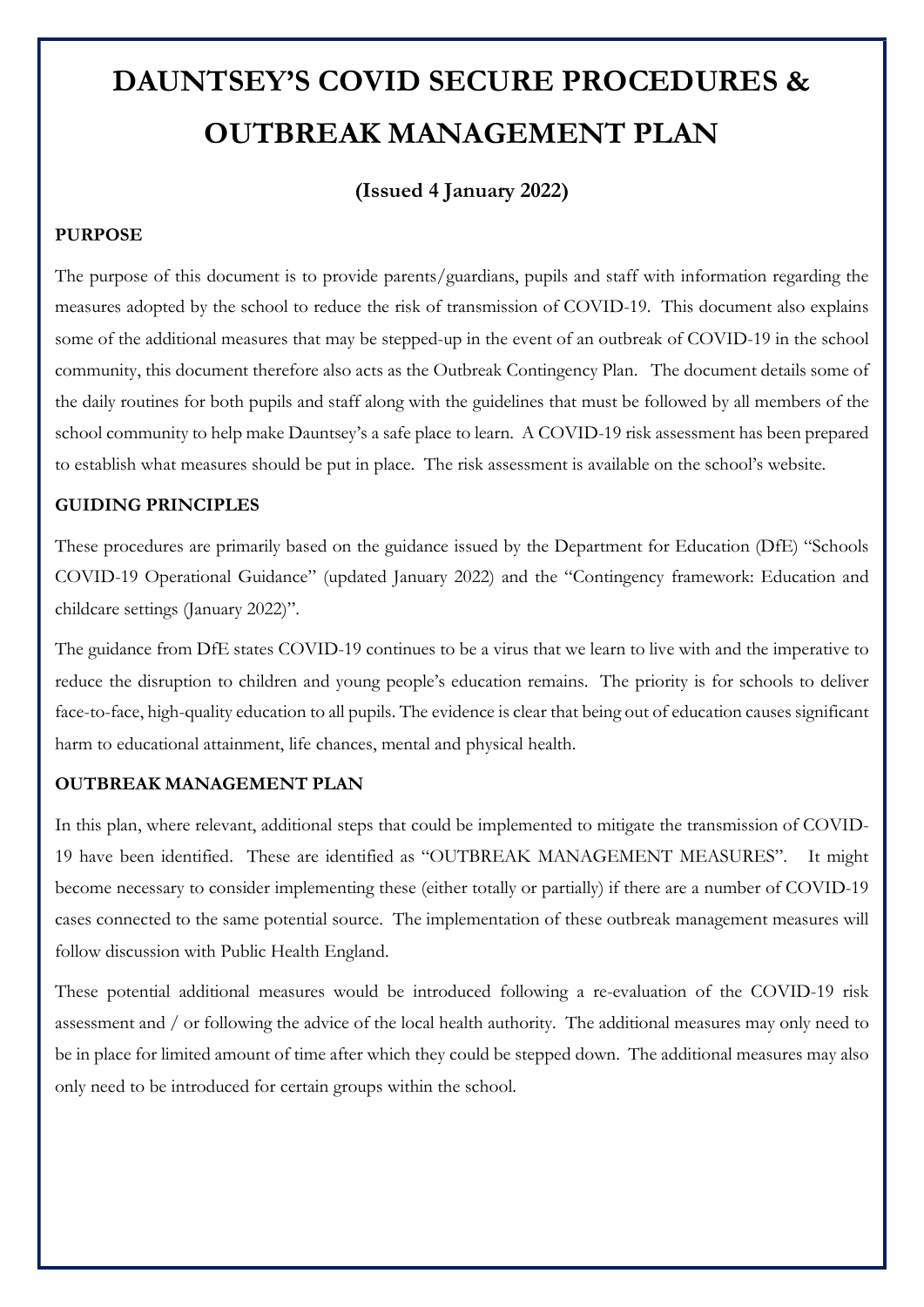### CONTROL MEASURES

These measures are relevant to all members of the school community – staff, pupils and parents/guardians.

## 1. FOLLOW PUBLIC HEALTH ADVICE ON TESTING, SELF-ISOLATION AND MANAGING CONFIRMED CASES OF COVID-19

- Pupils, staff and other adults should follow public health advice on when to self-isolate and what to do. They should not come into school if they have symptoms, have had a positive test result or other reasons requiring them to stay at home due to the risk of them passing on COVID-19 (for example, they are required to quarantine).
- If any pupils develop COVID-19 symptoms while at school, they should report to Medical Centre as soon as possible. If any staff members develop COVID-19 symptoms, they should go home and inform their Line Manager by phone.
- Pupils should follow the Public Health England stay at home guidance for households with possible or confirmed COVID-19 infections.
- The school will implement the asymptomatic on-site testing for pupils at the start of term as requested by the DfE. It will also promote the use of at-home test kits for pupils and staff in line with DfE guidance. The Medical Centre will also retain the ability to test pupils on site using lateral flow tests.
- Pupils who have developed COVID-19 symptoms, who have tested positive for COVID-19 or are selfisolating for any other reason (for example because a member of their household has symptoms) should advise their tutor and also send an email to pupilcovidtesting $@$ dauntseys.wilts.sch.uk.

## 2. ENSURING GOOD HYGIENE FOR EVERYONE



Pupils and staff should all clean their hands thoroughly more often than usual.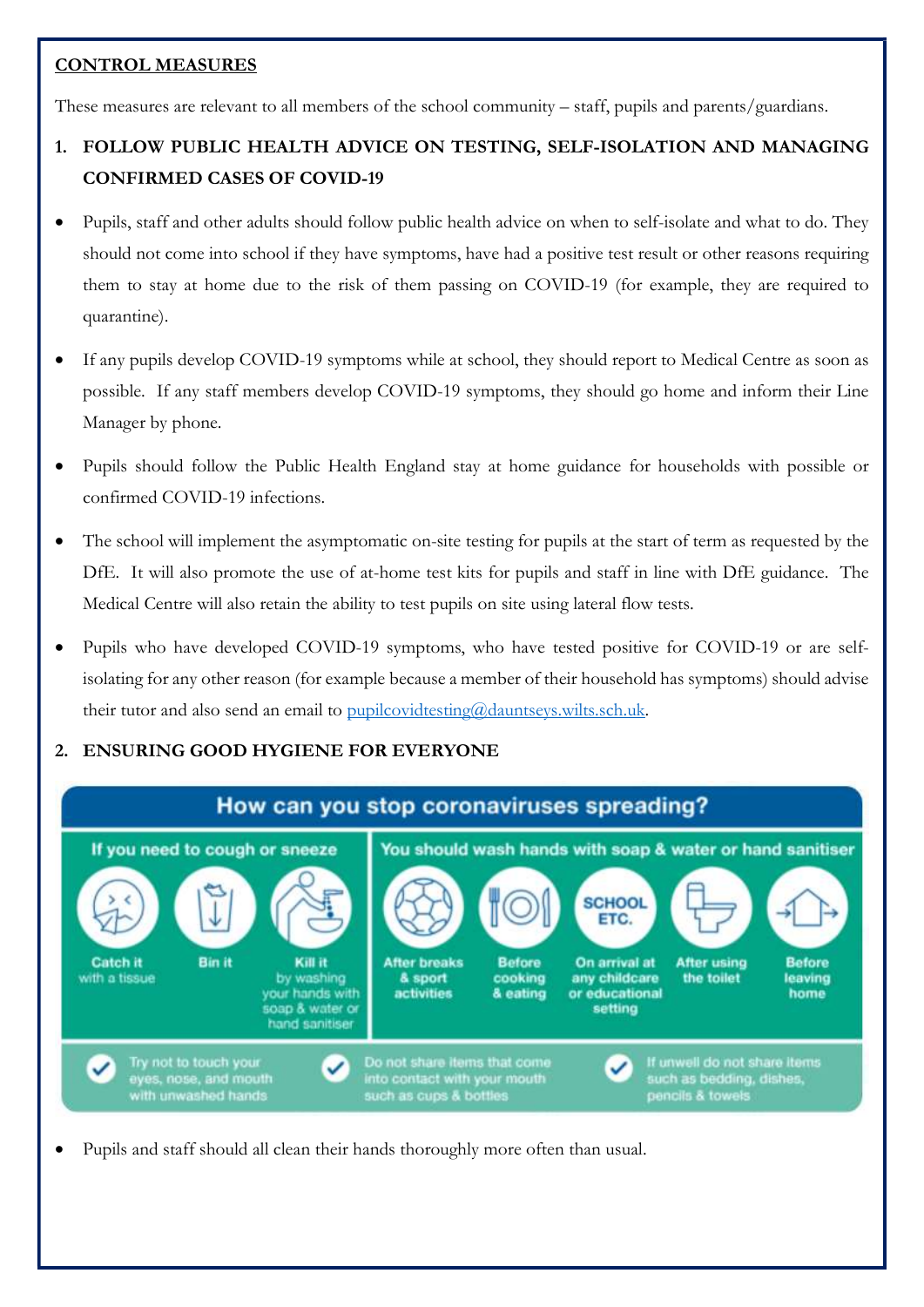- Pupils will be asked to clean their hands regularly. At the start of the day pupils should sanitise their hands using one of the hand-sanitisation dispensers before they go to their house. Boarders should wash or sanitise their hands upon leaving their rooms in the morning.
- Pupils will also be asked to sanitise their hands at the start of each lesson when they enter a classroom, before eating in the Dining Hall, and after using the toilet. Staff will be on duty at various points during the school day to monitor this. However, parents/guardians are asked to reinforce the importance of this measure with their children. There are many sanitising dispensers and externally placed hand-wash basins around the site to facilitate this.
- Good respiratory hygiene will be ensured by promoting the '*catch it, bin it, kill it*' approach around the school. Lidded bins have been installed in every classroom to allow these to be disposed of safely. All pupils are expected to bring their own face coverings in the event that these are required to be worn.

#### 3. KEEP OCCUPIED SPACES WELL VENTILATED

- The majority of rooms in the school are well-ventilated and have opening windows. However, there are some smaller meeting rooms where good-ventilation is not so easy to achieve.
- Staff should consider the need to keep classrooms well-ventilated during lessons by leaving windows open. It may also be necessary to leave doors open. The need for good ventilation should take priority over the need to maintain a comfortable temperature in the room. If adequate ventilation cannot be achieved in a classroom setting, then it may be necessary for pupils to wear masks as a temporary mitigating measure.
- Staff should keep their offices well-ventilated by keeping windows or doors open. Face to face meetings should be kept short or with minimal attendees if they cannot be held in a well-ventilated spaces.

#### 4. MAINTAIN APPROPRIATE CLEANING REGIMES

- Enhanced cleaning routines will continue of frequently touched surfaces and higher risk areas, such as toilets, throughout the day.
- The fingerprint readers previously used for registration and printing remain disabled to reduce the risk of transmission. Pupils should instead use their personal identification cards to register at the same fingerregistration points around the school. They can also use these instead of their fingerprints to collect print jobs from printers.
- Pupils will be asked to wipe down their desk and chair at the start of every lesson using a sanitising wipe that will be provided.

#### 5. FACE COVERINGS

The DfE recommends the following with regards to face coverings:

 Face coverings should be worn by pupils, staff and adult visitors when moving around the premises, outside of classrooms, such as in corridors and communal areas. This is a temporary measure.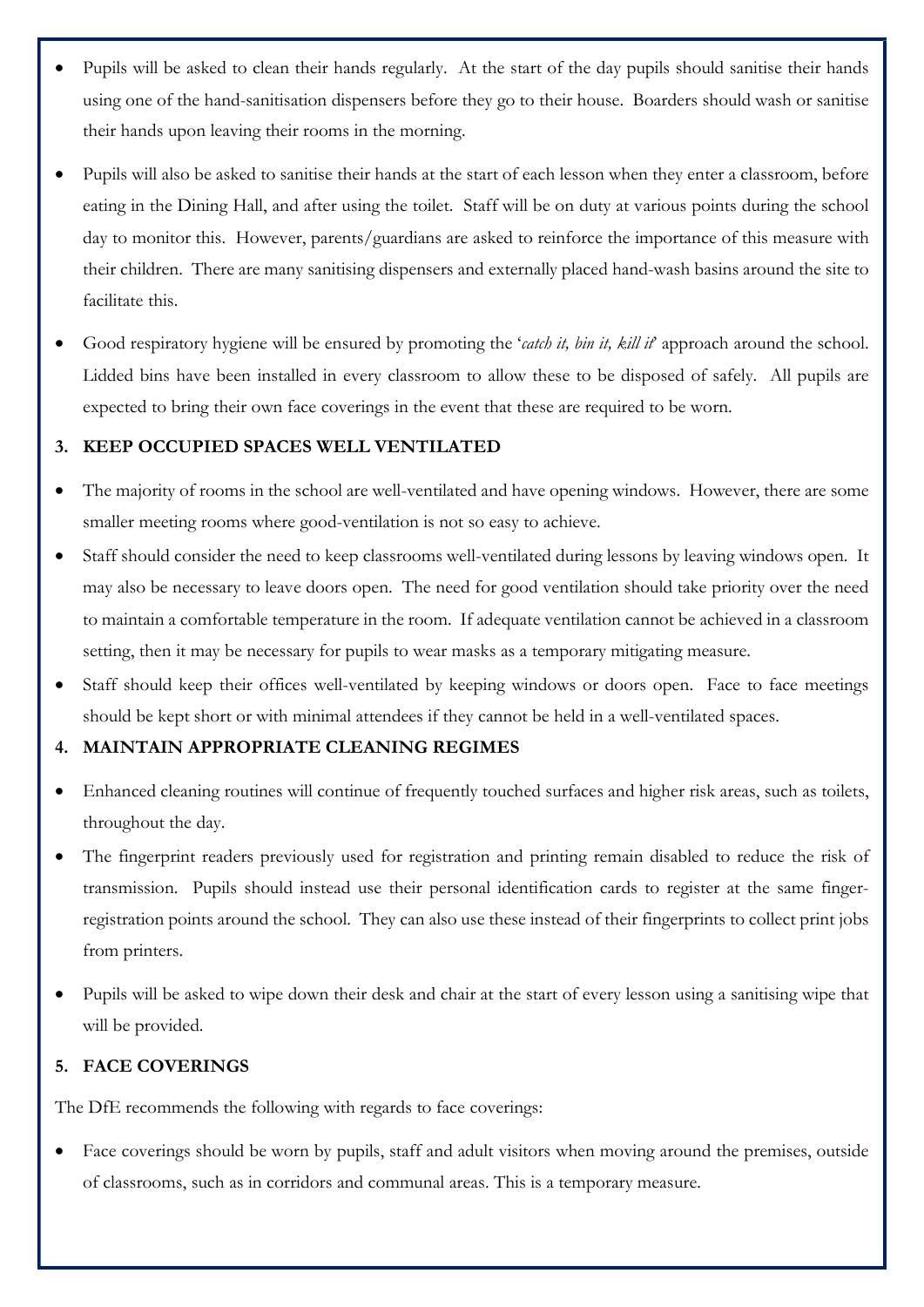- From January 4th, face coverings should be worn in classrooms. This does not apply in situations where wearing a face covering would impact on the ability to take part in exercise or strenuous activity, for example in PE lessons. This will also be a temporary measure.
- Pupils must also wear a face covering when travelling on transport to and from school.
- Teachers are not ordinarily expected to wear a face covering in the classroom if they are at the front of the class.

The school will follow the DfE guidance and as and when temporary measures are amended, the school will follow.

OUTBREAK MANAGEMENT MEASURE: [FOLLWING A RELAXATION IN DFE GUIDANCE] In response to an outbreak, it may be necessary to make the wearing of face coverings mandatory by all pupils, staff and visitors unless they are exempt. Depending on the seriousness of the outbreak, it may be that the wearing of face coverings is limited to crowded indoor areas such as corridors. However, if necessary, face coverings may need to be worn in classrooms too. Any decision to change the school's policy on wearing face coverings following an outbreak, would likely be taken in consultation with the local health authority.

#### 6. BUBBLES

The DfE no longer recommends that it is necessary to keep children in consistent groups ('bubbles') which means that bubbles will not need to be used in schools. As well as enabling flexibility in curriculum delivery, this means that assemblies can resume, and that schools no longer need to make alternative arrangements to avoid mixing at lunch. As part of the school's Outbreak Management Plan, it may be necessary to introduce bubbles to reduce mixing between groups. In this event, all or part of the following bubble structure outlined in ANNEX A: OUTBREAK MANAGEMENT MEASURE – BUBBLES could be adopted.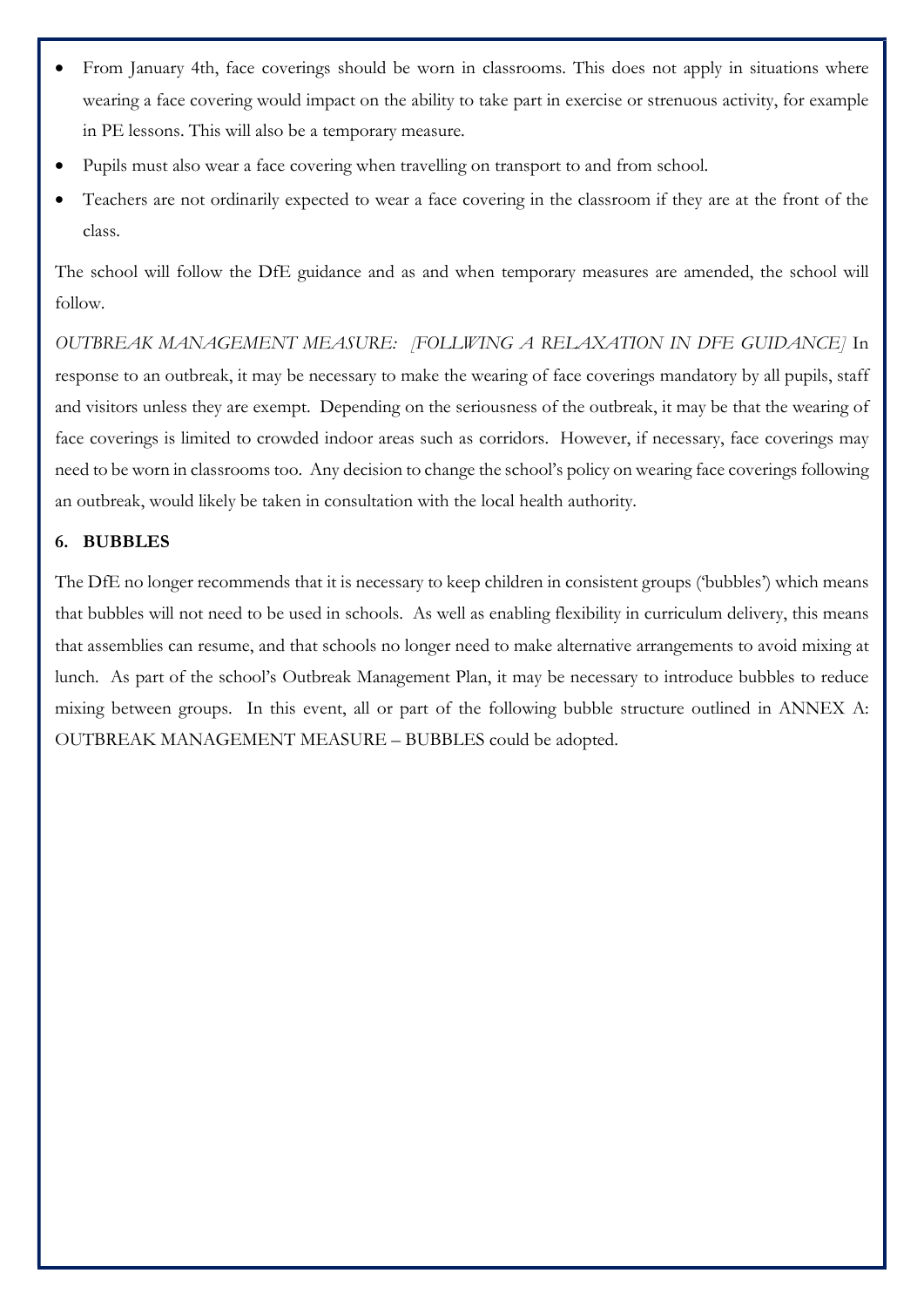## THE SCHOOL DAY

## 1. TIMETABLE

The school timetable will operate as normal.

## 2. MORNING ROUTINE FOR BOARDERS

All pupils will be asked to sanitise or wash their hands as part of their morning routines.

OUTBREAK MANAGEMENT MEASURE: If bubbles are implemented as part of a contingency plan, then it may be necessary to amend the timings of breakfast to ensure that different bubbles do not overlap in the Dining Hall and so that tables can be sanitised between sittings. It may also be necessary to install screens on the tables in the Dining Hall to reduce the risk of face-to-face transmission of COVID-19.

## 3. BUSES

School buses will work to their normal timetable as previously communicated to parents/guardians. Under Government guidelines the buses are considered dedicated school transport and all pupils are asked to wear a facecovering when they are on the bus. Buses will be kept well-ventilated.

## 4. DROP OFF / PICK UP

OUTBREAK MANAGEMENT MEASURE: In the event of an outbreak, it may become necessary to restrict the number of visitors on site, and therefore ask parents / guardians dropping off or collecting their children to remain in their cars. Parents/guardians and pupils old enough to drive should also follow government guidance in respect of sharing cars with pupils from other households.

#### 5. ARRIVAL AT SCHOOL

On their arrival at school, all day pupils should head directly to their houses ensuring that they sanitise their hands using one of the hand-sanitisation dispensers before they go to their house. Boarders should wash or sanitise their hands upon leaving their rooms each morning.

## 6. ASSEMBLIES AND SERVICES

Full school assemblies and services may take place provided that the Mem Hall is well ventilated with the doors left open to facilitate increased air flow.

OUTBREAK MANAGEMENT MEASURE: Full school assemblies and services will either be stopped on a temporary basis or held in smaller groups consistent with the bubble structure.

#### 7. DAY HOUSES

Pupils may visit other pupils in their houses.

OUTBREAK MANAGEMENT MEASURE: If bubbles are implemented as part of a contingency plan, then pupils from one house will not be permitted to enter another house. The Lower School Common Room would then act only as Day House for pupils from the Manor and would not therefore be used by pupils from other houses.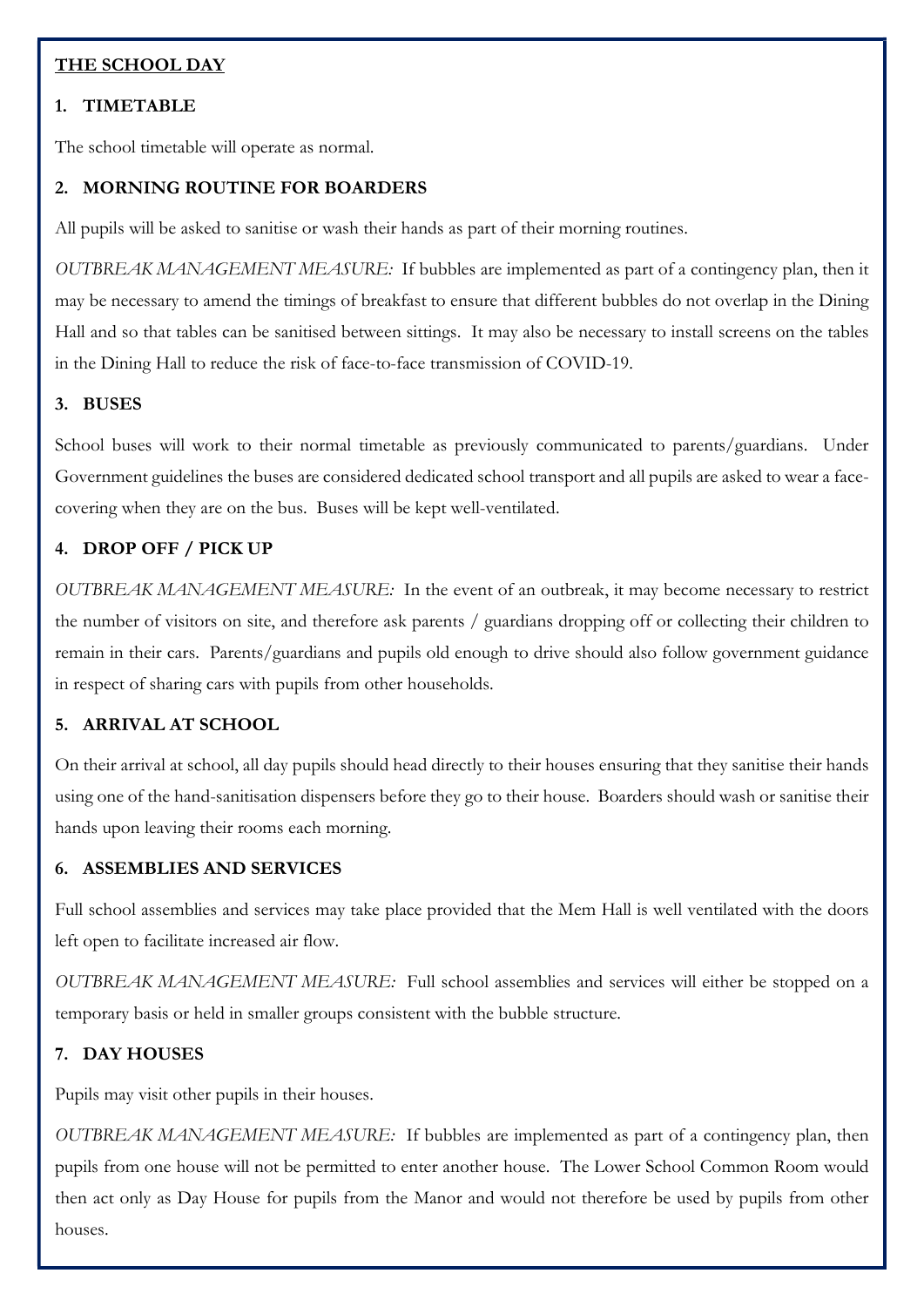Pupils in the Upper School Day Houses will be more restricted. Within their Day Houses they should only use the rooms allocated to their year groups (the 6th Form is considered to be one year group). Pupils in the Day Houses should avoid mixing with pupils from other years, even if they are the same House. Communal spaces in Lambert and King-Reynolds will be accessible on a rota basis.

#### 8. LESSONS AND CLASSROOMS

The following measures have been put in place to reduce the risk of transmission within the classrooms:

- Sanitiser dispensers have been installed outside every classroom. Pupils must use these upon entry to a classroom at the start of each lesson. Teachers should make sure that this is the case;
- At the start and end of every lesson, teachers should provide pupils with a sanitising wipe so that pupils can wipe down their desk and chair. Teachers should do the same with their own desk, chair and any other shared equipment;
- Every classroom will be provided with a stock of gloves, sanitising wipes, tissues and disinfectant spray in case a pupil coughs or sneezes on a piece of equipment or furniture. These will be replenished each day as required;
- Lidded bins are in place in every classroom.

A number of the classrooms are already well-ventilated due to their size, however teachers should open windows to increase the level of ventilation. The need for good ventilation should take priority over the need to maintain a comfortable temperature.

#### 9. BREAKS

Breaks will operate in line with the normal timetable.

OUTBREAK MANAGEMENT MEASURE: If bubbles are implemented as part of a contingency plan, then pupils will need to be mindful that they cannot socialise with pupils from different bubbles during this time.

#### 10. TUCK SHOP

The Tuck Shop will continue to operate a cash-less system and pupils will need to pay using their identification cards (the same card used for registration and printing). All charges on the card will then be added to the bills at the end of each term. If parents/guardians would like to put a termly spending limit on these cards they should contact the Bursar.

#### 11. LUNCH

Lunch will be provided to all pupils in the Dining Hall. Pupils should sanitise their hands upon entry to the Dining Hall; this will be supervised by a member of staff. Lunch will be served on plates and pupils will be eat their lunch in the Dining Hall. Take-away lunches will not be available.

OUTBREAK MANAGEMENT MEASURE: If bubbles are implemented as part of a contingency plan, then the following measures may be adopted: Pupils will eat lunch in their bubbles in the Dining Hall and will only be able to sit with members of the same bubble. Screens may be erected on the tables in the Dining Hall to allow face to face seating. Tables will be sanitised between sittings.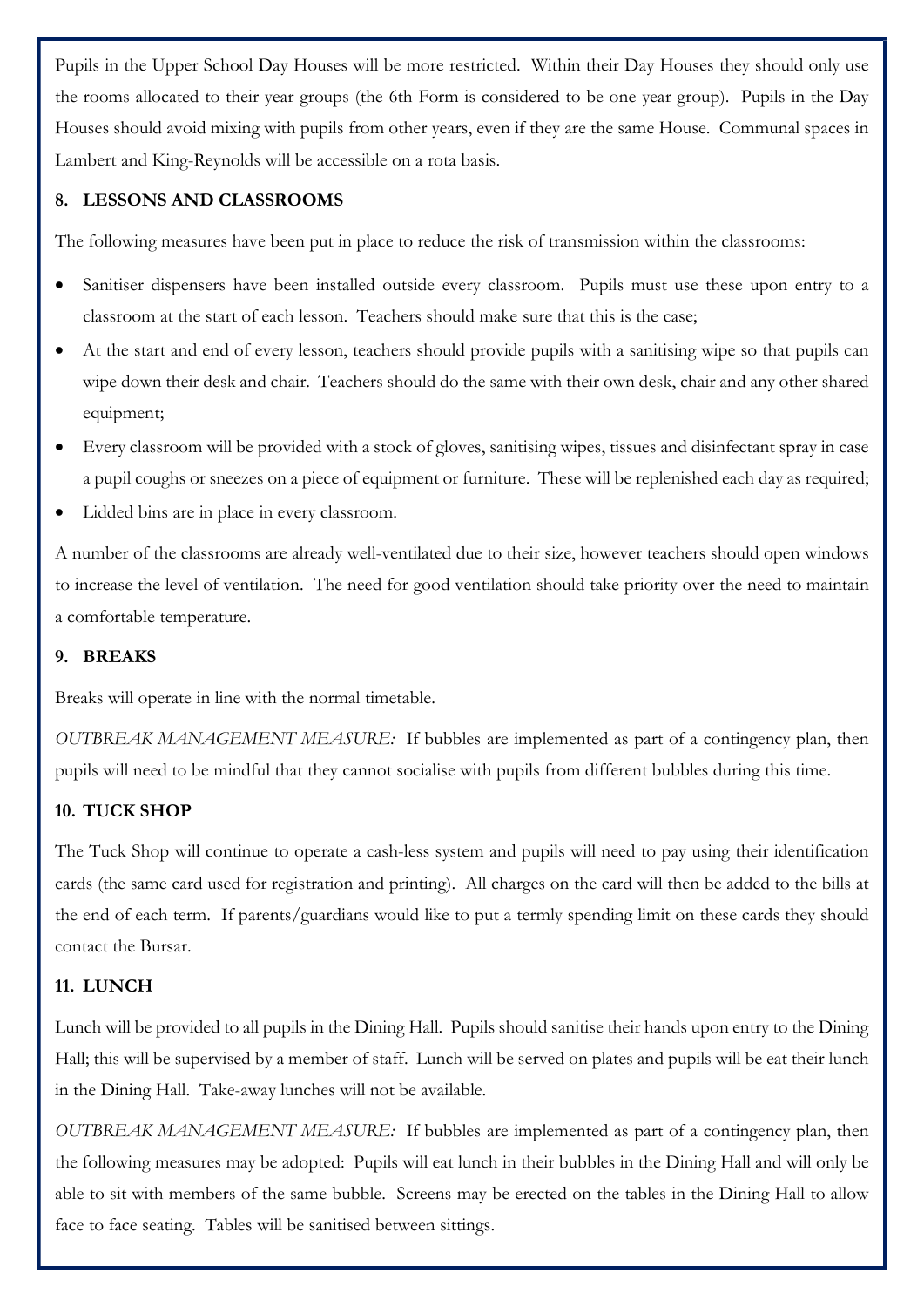## 12. TEA

Tea will be served in the Dining Hall for all pupils.

OUTBREAK MANAGEMENT MEASURE: Tea will be served to all Upper School pupils in their Houses. Lower School Day pupils may collect a snack from tables outside the Dining Hall. This snack cannot be eaten in the Dining Hall.

## 13. SUPPER FOR BOARDERS

The evening routine for boarders will be communicated separately by the House Staff.

OUTBREAK MANAGEMENT MEASURE: If bubbles are implemented as part of a contingency plan, then it may be necessary to amend the timings of supper to ensure that different bubbles do not overlap in the Dining Hall and so that tables can be sanitised between sittings. It may also be necessary to install screens on the tables in the Dining Hall to reduce the risk of face-to-face transmission of COVID-19.

## 14. TUTORING

The school's pastoral tutor network will continue to operate as it already does.

OUTBREAK MANAGEMENT MEASURE: If bubbles are implemented as part of a contingency plan then tutor groups in the Upper School Day Houses may need to work differently in order to avoid mixing pupils from different year bubbles.

## 15. CLUBS & SOCIETIES

Clubs and Societies will run as normal.

OUTBREAK MANAGEMENT MEASURE: If bubbles are implemented as part of a contingency plan, then clubs and societies will only be able to come together if the bubbles can be kept separate from one another. If this cannot be achieved, then the format, timing or participation in the clubs will be amended.

#### 16. 17 CLUB

The 17-Club will be open during the day for members of the 6th Form. The purchase of snacks and food from the 17-Club will work in the same way as the Tuck Shop on a cashless basis.

OUTBREAK MANAGEMENT MEASURE: Potential additional measures include the introduction of capacity limits on the number of pupils that can be in there at any one time. Pupils may also be asked to register on arrival using their identification card.

#### 17. LIBRARY

Pupils should sanitise their hands after using books in the Library. Pupils will be asked to wipe down desks and keyboards before and after use with a sanitising wipe provided. Screens are in place on the desks to limit direct face-to-face contact.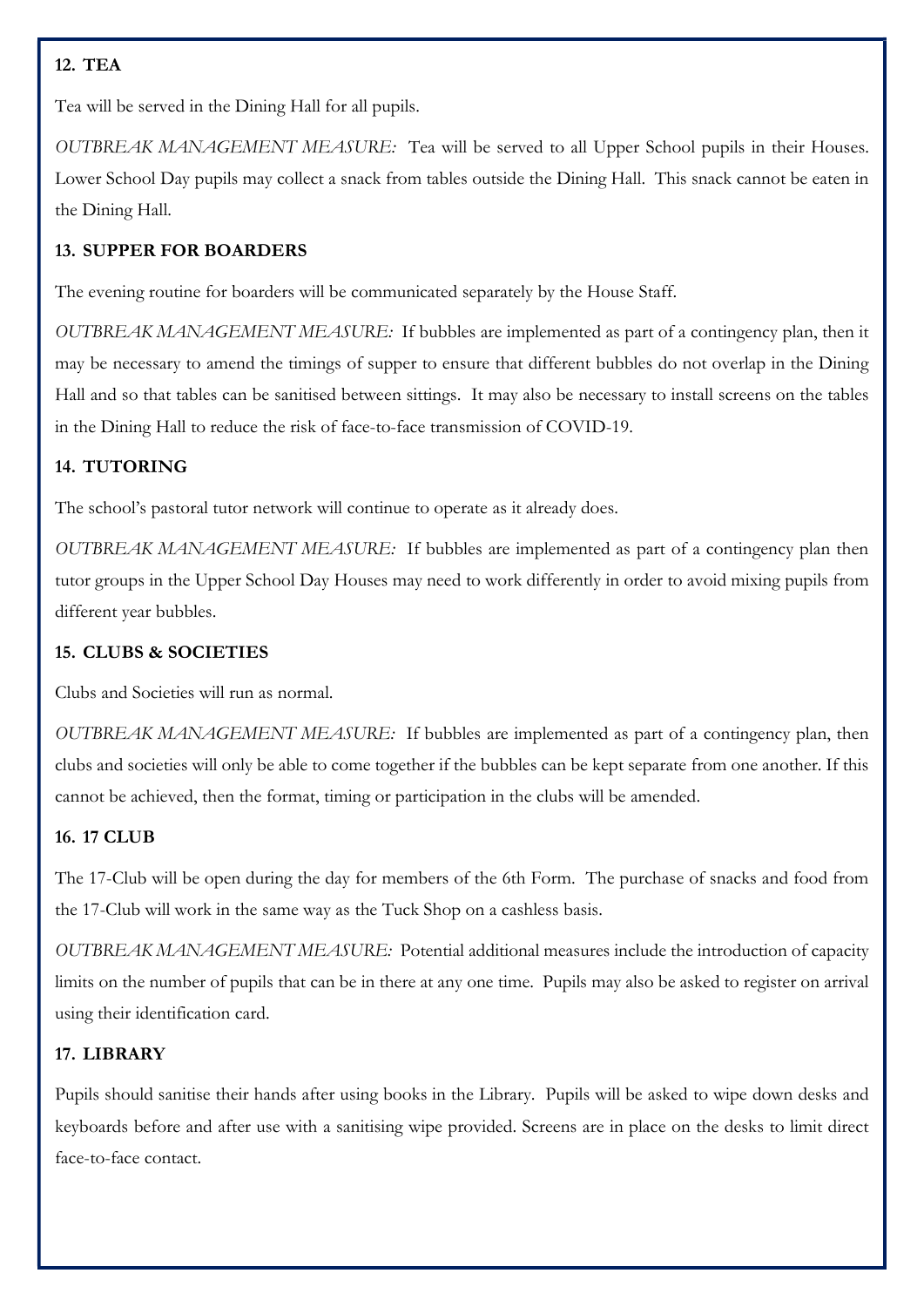OUTBREAK MANAGEMENT MEASURE: The Library will have a limit on the number of pupils who can be in there at any one time. A one in, one out policy will operate in order to limit the number of pupils present. SPORT

Sport will take place in line with the guidance from the relevant governing bodies. Fixtures against other schools will also take place. Parents are welcome to come and watch sports matches at school.

OUTBREAK MANAGEMENT MEASURE: It may be necessary to limit the number of external fixtures played if other schools have outbreaks. In addition, it may be necessary to restrict the arrangements for parents watching matches at school.

## 18. INDIVIDUAL MUSIC LESSONS, ENSEMBLES, BANDS AND CHOIR

Individual music lessons will fall into two categories depending on the type of instrument.

- Category A Piano, string and percussion
- Category B Brass, woodwind, singing

All individual lessons will be taught on site in the music rooms regardless of the instrument. However, different precautions will apply depending on the category of instrument.

- Category A lessons (other than piano lessons) can be taught in any of the music rooms. Piano lessons can only take place in P4, T1, T3, T4 and the A-level Music Room because the rooms are large enough to accommodate two pianos (one for the teacher and one for the pupil).
- Category B lessons will only be taught in the following music rooms: P4, T1, T3, T4 and the A-level Music Room. These rooms are sufficiently large to facilitate social distancing and are well-ventilated.

Transparent screens are available in all music rooms. These screens will be used to separate the teacher from the pupils where social distancing is not possible. Use of these screens is mandatory in rooms P6, P7, P9 and P11 due to the size of the rooms. Use of these screens is mandatory in rooms P4, T1, T3, T4 and the A-level Music Room if Category B instruments are being taught. They should also be used in these rooms if social distancing is not possible.

When Category B instruments are being taught, the windows in the music room must be open. In addition, regardless of the fact that the screens are in place, pupils should not face the teacher when they are playing their instrument. Pupils and teachers will ensure their instrument does not project sound towards each other.

Pupils will not be allowed to share category B instruments. Pupils will be asked to wipe down instruments at the start of each lesson and to sanitise their hands. Buckets of sanitising wipes will be placed in every music room.

Group music practices (eg. ensembles, band practice, choir) may take place.

OUTBREAK MANAGEMENT MEASURE: The following steps may be implemented regarding group music practices as part of the contingency plan:

 If bubbles are introduced, then pupils taking part are from different bubbles will need to be distanced or separated by screens;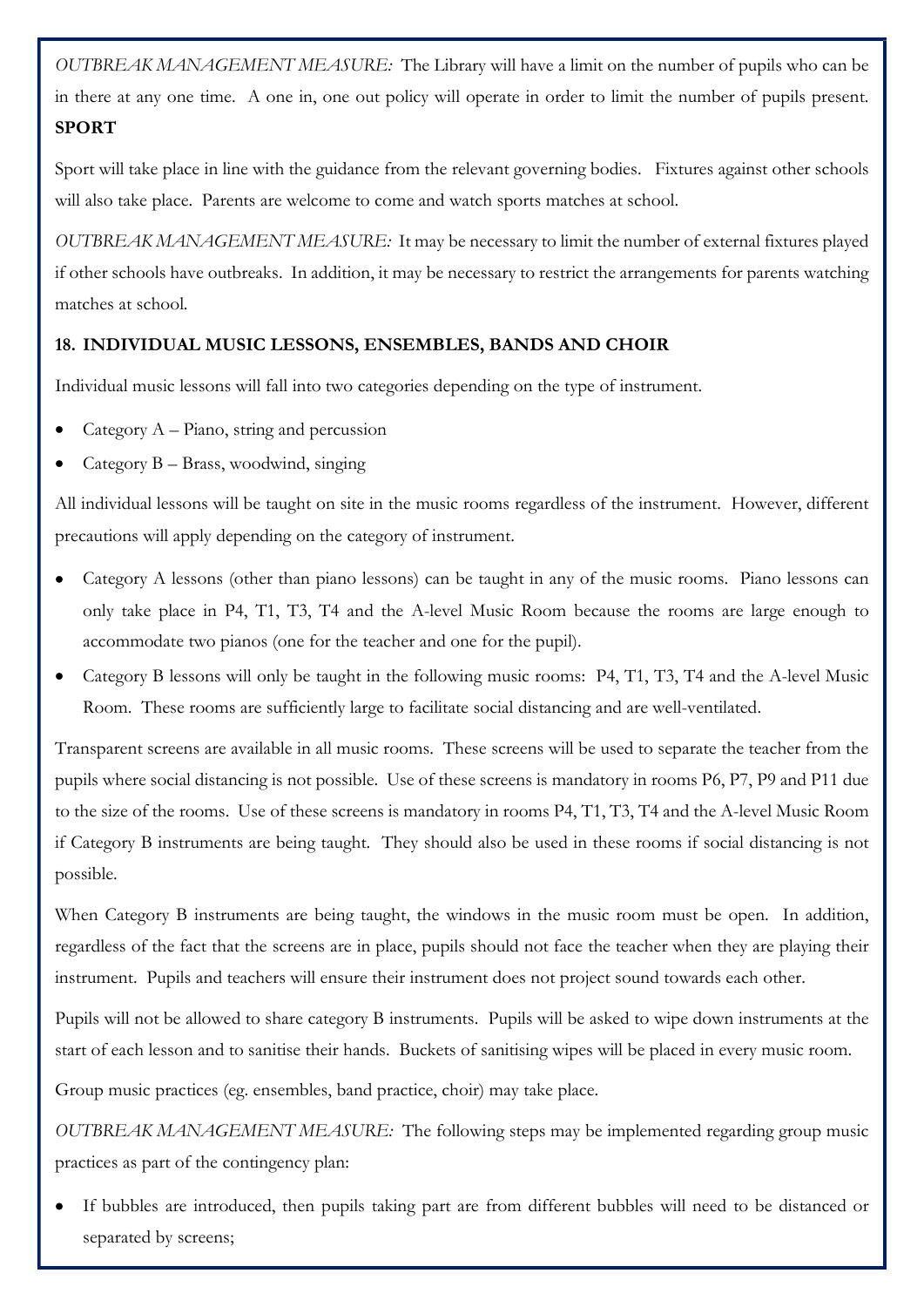- If the group music practice involves Category B instruments, then distancing measures would need to be in place;
- Staff members taking part in the group music practice would need to be distanced or separated by screens;
- Pupils or staff would not face each other unless there are other precautions in place (eg. screens);
- There would be no sharing of instruments.

## 19. SCHOOL TRIPS

School trips, both day and residential, may take place and will be subject to separate risk assessments.

OUTBREAK MANAGEMENT MEASURE: School trips may be restricted to day-trips only or stopped completely.

## 20. VISITORS

Visitors will be asked to complete and confirm a health declaration on the visitor registration system and to sanitise their hands upon arrival at school. Visitors may also be asked to carry out a lateral flow test prior to coming on site.

OUTBREAK MANAGEMENT MEASURE: Other than at drop off or pick up times, when parents/guardians should not get out of their cars, parents/guardians may be asked not to come onto the premises unless they have an appointment or it is an emergency.

Prospective parent visits will be allowed on site provided they have a pre-arranged appointment. It may be necessary to restrict access to classrooms or boarding houses (to time times when there are no pupils present). It may also be necessary to ask visitors to wear masks.

Visiting parents may be advised that there cannot be more than a specific number in their party. Tours for prospective parents may need to be carried out in a socially distanced way.

## 21. UNIFORM

Normal school rules in respect of uniform rules apply.

## 22. LAUNDRY

Boarders should continue to place items in the laundry bins as normal. The Matrons and staff in the laundry have been provided with appropriate PPE to perform this task.

## 23. LOST PROPERTY

Lost property will be returned to houses for onward return to pupils. This is to avoid large gatherings in the School Shop.

The lending of sports kit to pupils will be temporarily stopped although some lending kit will be available for Lower School Boarders in the Manor. This will be laundered after each use.

## 24. SCHOOL SHOP

The shop will be open as normal.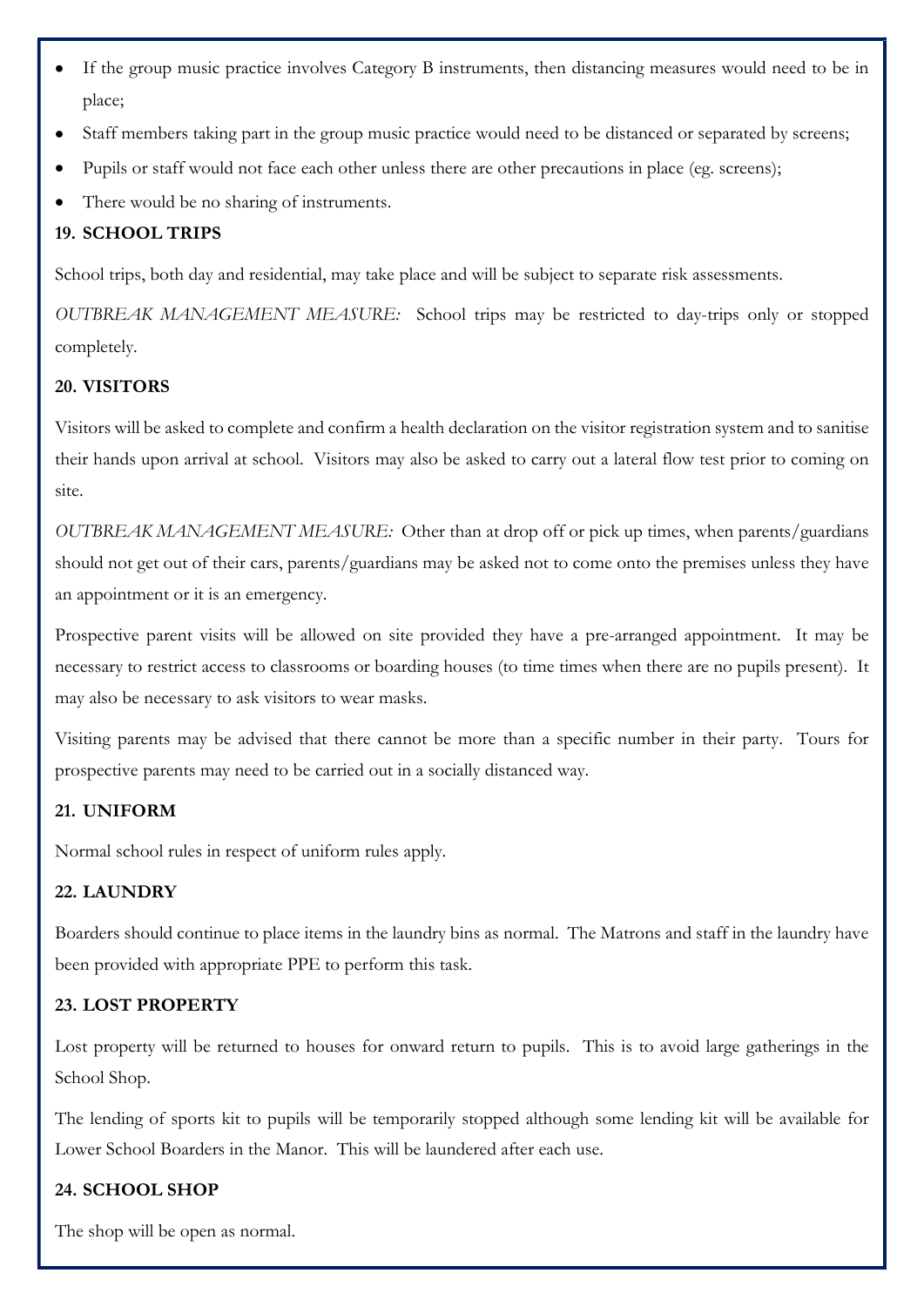OUTBREAK MANAGEMENT MEASURE: The number of pupils in the shop at any one time will be restricted and pupils may be asked to wear masks in the shop.

#### 25. MEDICAL ARRANGEMENTS

The on-site Medical Centre will be staffed 24-hours a day although the arrangements for access to the Medical Centre will be revised to reduce the risk of transmission of COVID-19. Where possible staff and pupils who want to access the Medical Centre should phone ahead first for triage by a member of the nursing staff (call either 07977221297 or ext. 576). If that is not practical, they should use the intercom on the Medical Centre door.

Any pupil displaying COVID-19 symptoms should go to the Medical Centre immediately where they will be seen by a nurse. There is no need for pupils to call ahead in this situation. Day pupils will then be put in isolation, in a well-ventilated room, and their parents/guardians contacted to come and collect them as soon as possible. Boarders will be put in isolation in one of the bedrooms, which will be well ventilated, in the Medical Centre. Pupils will be given a lateral flow test at this point, provided that appropriate consent has been given. If the lateral flow test is positive, then the school will arrange for a follow-up PCR test for boarding pupils only. Unfortunately, the school cannot arrange PCR tests for day pupils.

Staff displaying symptoms must not go to the Medical Centre but should instead go home immediately.

In the event of a confirmed COVID-19 test amongst any pupils or staff, the school will liaise with the local health protection team and follow their guidance. The names of any pupils or staff who have tested positive for COVID-19 will not be shared beyond those who need to know and if advised to do so by the local health protection team. Specialist PPE appropriate for a medical setting will be provided to staff in the Medical Centre.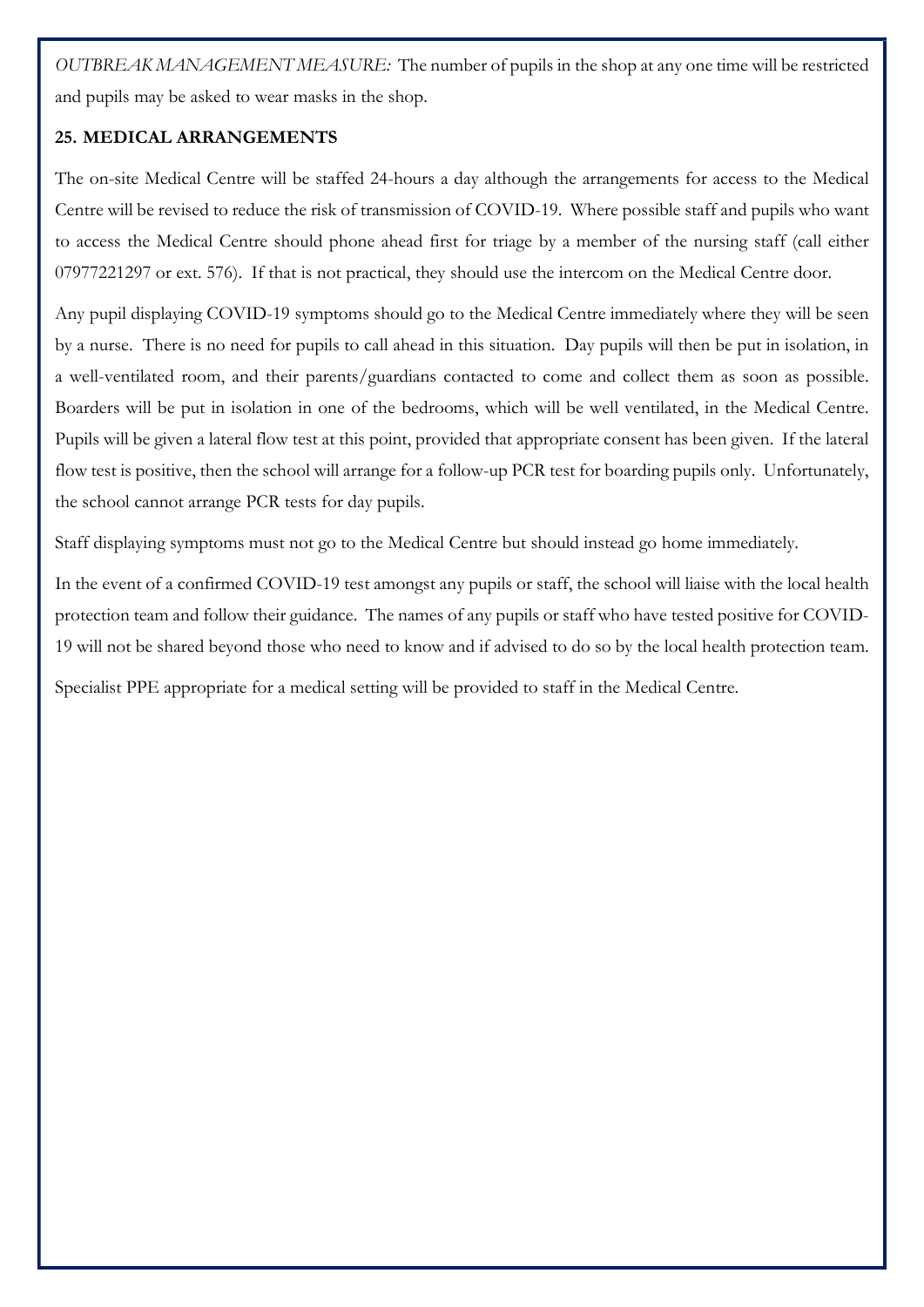#### GUIDANCE FOR STAFF

#### 1. PPE

Whilst the DfE states that most staff in schools will not require PPE beyond what they would normally need for their work, if any members of staff feel that they would like additional PPE they should discuss this with their Line Manager.

## 2. REMOTE EDUCATION

In line with DfE guidance, the school will support those who need to self-isolate because they have tested positive, to learn from home if they are well enough to do so. The school will therefore continue to provide online lessons to pupils when their attendance would be contrary to government guidance around COVID-19 or they are facing challenges returning to school due to COVID-19 travel restrictions. The capacity and ability to deliver online lessons alongside physical on-site lessons will remain in place for the whole of this academic year. Individual cameras and microphones have been installed in the majority of classrooms to facilitate hybrid teaching if needed.

#### 3. CLASSROOM ENVIRONMENT

DfE guidelines recommend that classrooms should be well ventilated. Staff will need to be aware of this as windows may need to be left open at the expense of keeping the classroom warm.

Every classroom will have a stock of gloves, sanitising wipes, tissues and disinfectant spray in case a pupil coughs or sneezes on a piece of equipment or furniture. These will be replenished as required.

Perspex screens will continue to be available in the classrooms should it be necessary to help achieve some form of social distancing.

On entering a classroom, staff are asked to sanitise their hands using the sanitiser available outside the classroom and to also wipe down the teacher's desk, chair and equipment using one of the sanitising wipes available in the classroom.

Staff should ensure that all pupils sanitise their hands prior to entering the classroom. They should also ensure that pupils take a sanitising wipe and use it to wipe down their desk and chair at the start of the lesson. This can also be done at the end of each lesson.

Teachers may choose where pupils should sit in their classrooms, but they should keep a note of their seating plans for each class so that these can be used for reference in the event that they are needed to trace close contacts of someone who has tested positive for COVID-19.

## 4. OFFICE SPACE

Heads of Department should contact the Assistant Bursar, Estates if they believe that adaptations are needed to their office environment. Academic staff may also work in empty classrooms where possible, if they cannot safely work in their department offices.

## 5. COMMON ROOM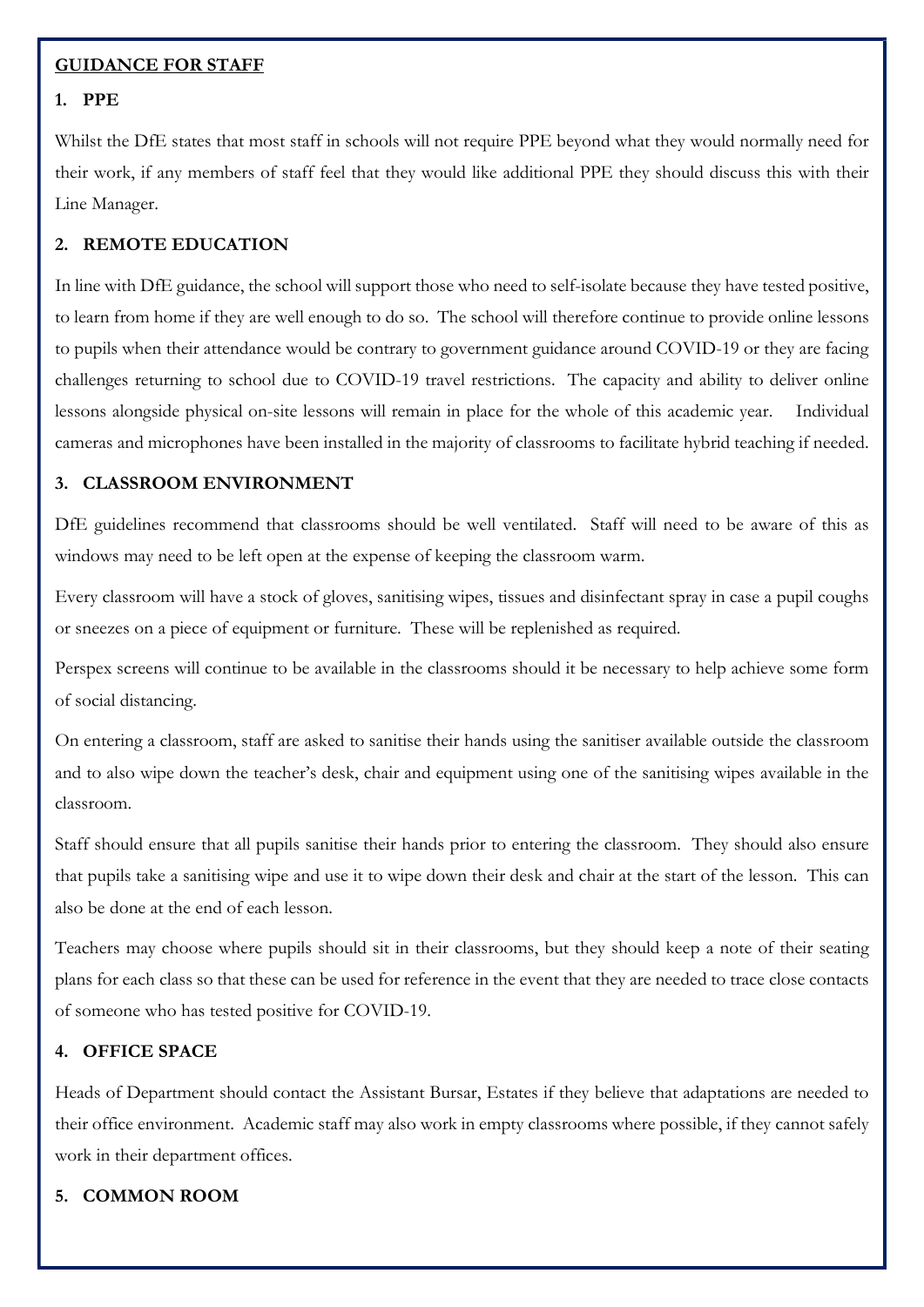The Common Room is available for staff to use, although they are asked to be mindful of the need to ventilate the room when it is occupied and therefore to open windows.

OUTBREAK MANAGEMENT MEASURE: Use of the Staff Common Rooms should be minimised. Staff should not congregate in the Common Room and it may be necessary to put a limit on the maximum number of people in the room. Monday morning staff briefings will take place via Teams.

## 6. MEDICAL MATTERS

If staff are approached by a pupil complaining that they are suffering with symptoms of COVID-19, they should advise the pupil to the head directly to the Medical Centre. Depending on the age of the pupil, staff members may wish to escort the pupil whilst maintaining social distance. They should do the same if pupils are displaying symptoms of COVID-19.

If staff develop symptoms they should leave school immediately. They must not go to the Medical Centre. Academic members of staff should inform the Senior Deputy Head when this happens. Bursarial members of staff should inform their Line Manager.

If there are members of staff who are at a higher risk or who have vulnerable family members (for example they may have previously been classified as extremely clinically vulnerable or clinically vulnerable), the school is happy to work with them to develop an individual risk assessment to ensure that appropriate mitigating measures are put in place which could involve PPE for their individual needs and nature of work. Members of staff should inform HR where this is the case.

#### 7. LUNCH

Lunch will be served in the Dining Hall on plates and staff will be able to eat lunch there. Take-away lunches will not be available.

OUTBREAK MANAGEMENT MEASURE: To reduce the number of people eating in the Dining Hall it may be necessary to serve lunch as a take-away service. In this case, staff would be asked to collect their lunches and eat in their offices, a spare classroom or outside.

#### 8. SMOKING

The school is a non-smoking site.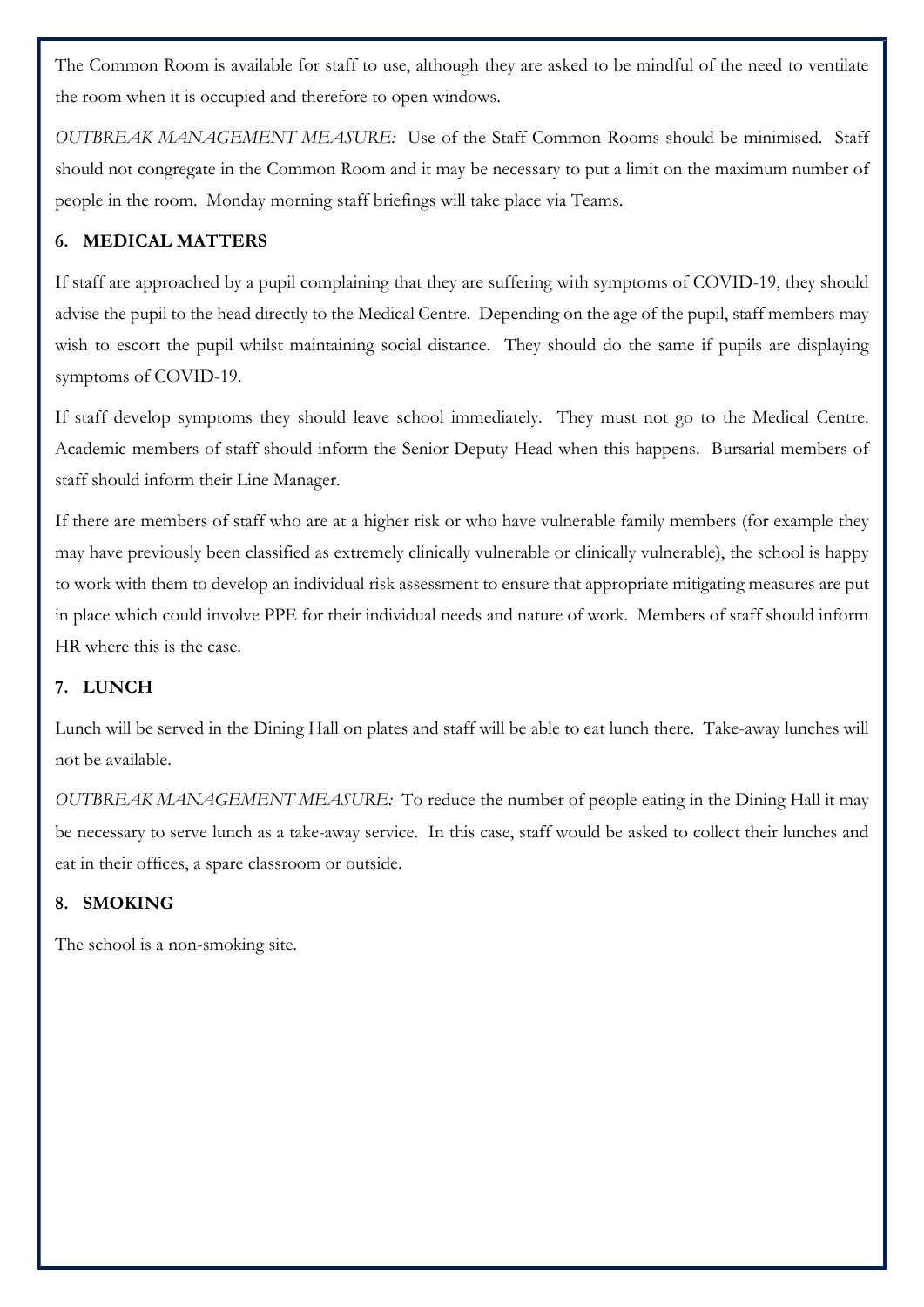## ANNEX A: OUTBREAK MANAGEMENT MEASURE – BUBBLES

- The chart below sets out the structure of groups and bubbles that could be applied in the school. The objective of assigning pupils to bubbles would be to restrict the interaction they have with pupils in other bubbles and thereby limit the potential for COVID-19 to spread around the school community.
- The overriding objectives will be to deliver a full academic curriculum whilst maintaining a very high standard of pastoral care. These are judged to be more important than limitations that would otherwise result from smaller bubbles. With that in mind, other precautionary and preventative measures within the school environment will become more important (eg. face coverings).



The main principles of the bubbles as follows:

- o Upper School Boarders would belong to two groups their year and their House (U6 and L6 count as one bubble);
- o Upper School day pupils would belong to one group only their year (U6 and L6 count as one bubble);
- o All Lower School pupils would belong to two bubbles their year and House.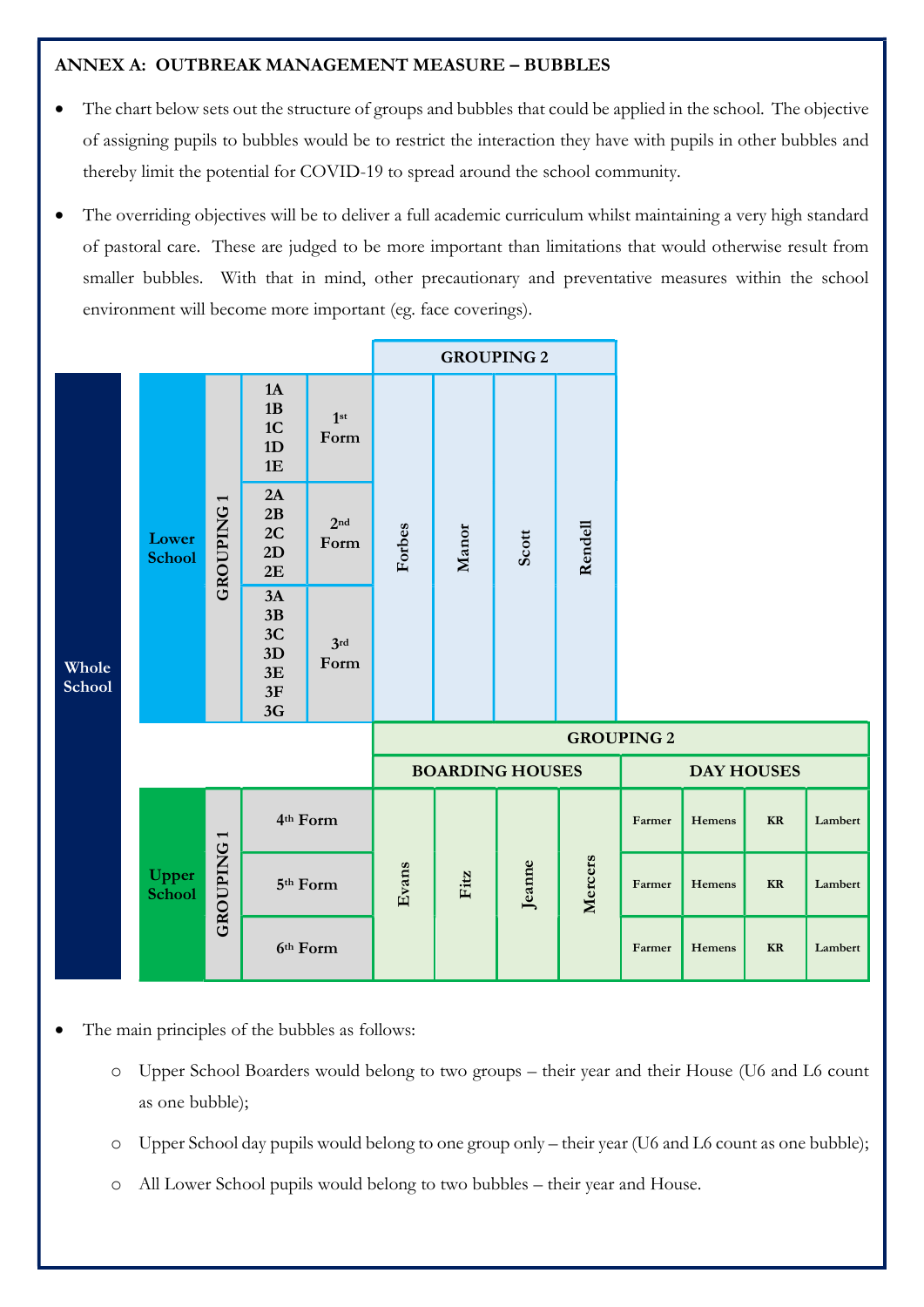| Who can each pupil mix<br>with? | Day Pupils                                              | <b>Boarders</b>                     |
|---------------------------------|---------------------------------------------------------|-------------------------------------|
| <b>Lower School</b>             | Anyone in their year OR their House                     | Anyone in their year OR their House |
| <b>Upper School</b>             | Only people in their year $(6th$ Form is<br>one bubble) | Anyone in their year OR their House |

- With the exception of Upper School Day pupils, all other pupils would belong to their House bubble as well as their year bubble. This would be a necessity for all boarders and the Lower School Day pupils. The physical accommodation of the Upper School Day Houses means that the 4th, 5th and 6th formers can be accommodated separately in those Houses and that contact between years can be avoided in these Houses.
- The practical implications of these bubbles would be as follows:
	- o If a pupil tested positive for COVID-19 and NHS Track & Trace asked staff at the School to identify potential contacts, they would conduct a rapid assessment of who else the pupil could have come into contact with based on the following:
		- Class bubble if in Lower School;
		- Pupil's social contacts and other potential contacts on transport to and from school;
		- Room mates or users of shared bathroom facilities if in boarding accommodation;
		- Year bubble;
		- House (this will take a higher priority for boarders compared to day pupils).
	- o All Lower School pupils and Upper School Boarders should only have two vectors of contact either with pupils in the same year or pupils in the same House. These pupils would not be permitted to mix with those from other years unless it is with pupils who were in the same House as them. If pupils were to mix outside of their two bubbles they should take social distancing precautions and avoid faceto-face contact.
	- o All Upper School Day pupils would only have one vector of contact with pupils in the same year. These pupils would not be permitted to mix with those from other years, even those in the same House. If pupils do mix outside of their two groups they should take social distancing precautions and avoid face to face contact.
	- o Pupils from one House would not be permitted in another House. Within the Senior Day Houses, pupils would avoid common areas and only use those rooms assigned to them in their House.